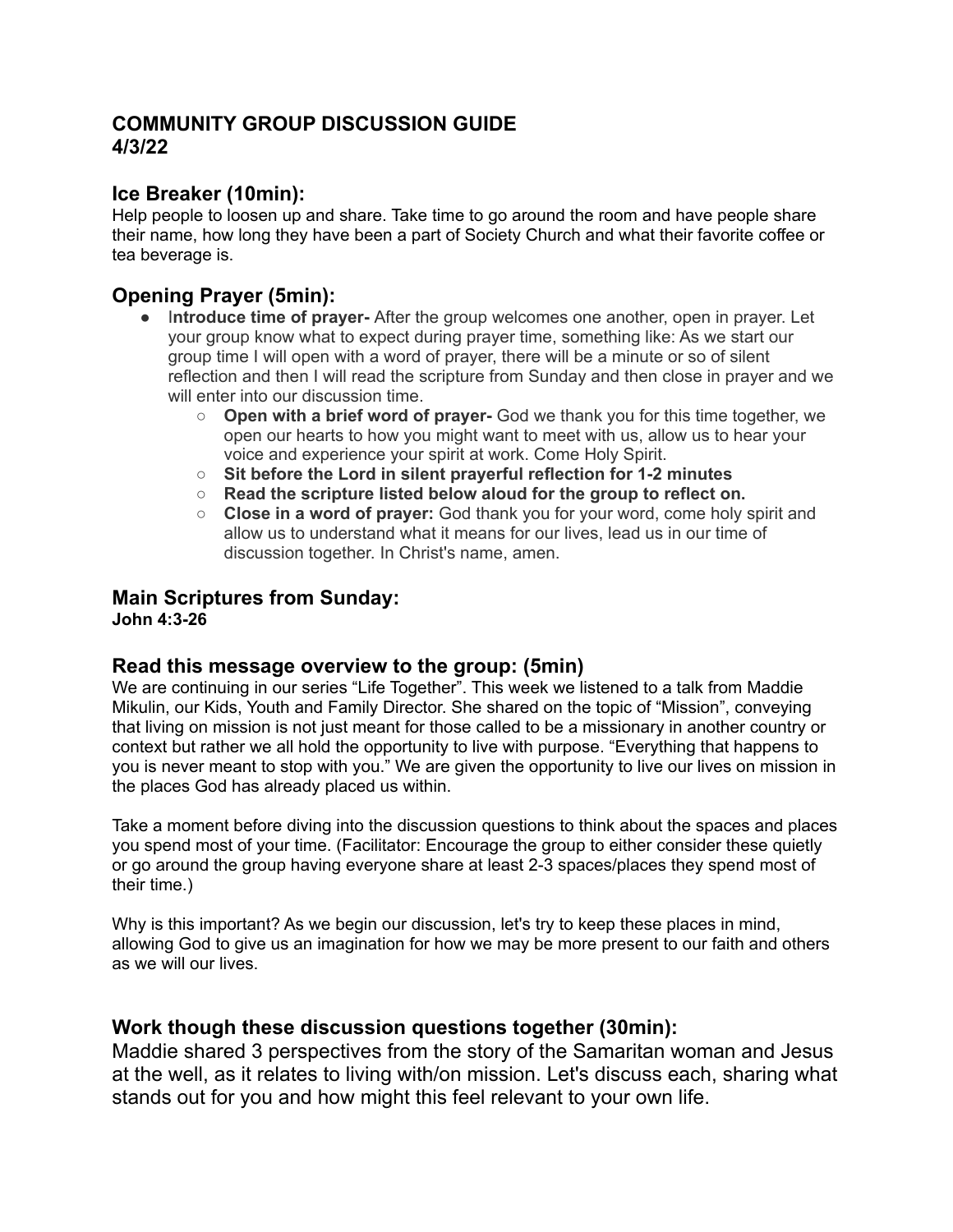- **1. Jesus on the way to where he was going was living out his purpose.** *Jesus on his way from Judea to Galilee chose to go through Samaria.*
- Last week Pastor Josh talked about having vision and imagination for your life. Recalling maybe what you shared last week about "vision" for your life, what might be stirring in your mind today about the *process* and *purpose* while on the way towards that vision? In other words if "Judea" is where you started and "Galilee" is where you are headed…what might be your Samaria?
- Can you think of a time in your life that you feel like you missed the purpose of an experience or opportunity due to being more focused on the destination?
- **2. Divine encounters happen in asking simple questions and intently listening.** *Jesus asked the Samaritan woman a simple question "can I have a drink". This was an invitation for life giving conversation, transformation and love extended out.*
- From the story in John 4, what stands out to you about this story/interaction?
- Has there been a time when you experienced Jesus in this way?
- Has there been a time when you have experienced this with others?
- **3. God is in the business of using really imperfect people to proclaim the good news of who He is.**

*In Jesus' conversation with the Samaritan woman we learn about her past and present reality. From a societal perspective she was unwanted, unfit, unclean and an outcast. Jesus being male and a Jew, talking with this Samaritan woman would have been disgraceful. Yet, he intentionally went through Samaria during the hottest time of the day to meet with this specific woman, at this specific well, to proclaim publicly for the first time that He was the Messiah and then making her the very first missionary to her own people.*

- How does Jesus' way compare to the way our world deems as qualified?
- From this story what do you think Jesus was trying to demonstrate as to what is important about *how* his message was to be shared? How can this be relevant today in our lives?

#### **Closing Question/Prompt :**

If this hasn't already happened organically in your discussion time, take a moment to go around and share what does Jesus mean to you personally? (Encouragement: If we aren't able to share vulnerably here, we will most likely find it increasingly more difficult beyond the space of faith community. No need to make it weird, we are here to talk about Jesus.)

OR

What might be a longing you are experiencing from this time of discussion as it relates to living with an integrated faith?

### **Group Prayer (10min):**

● Go around the circle and share any prayer needs or requests. This week as the group leader, pray through the requests that were shared. Let the group know that in future weeks we will take time to pray together.